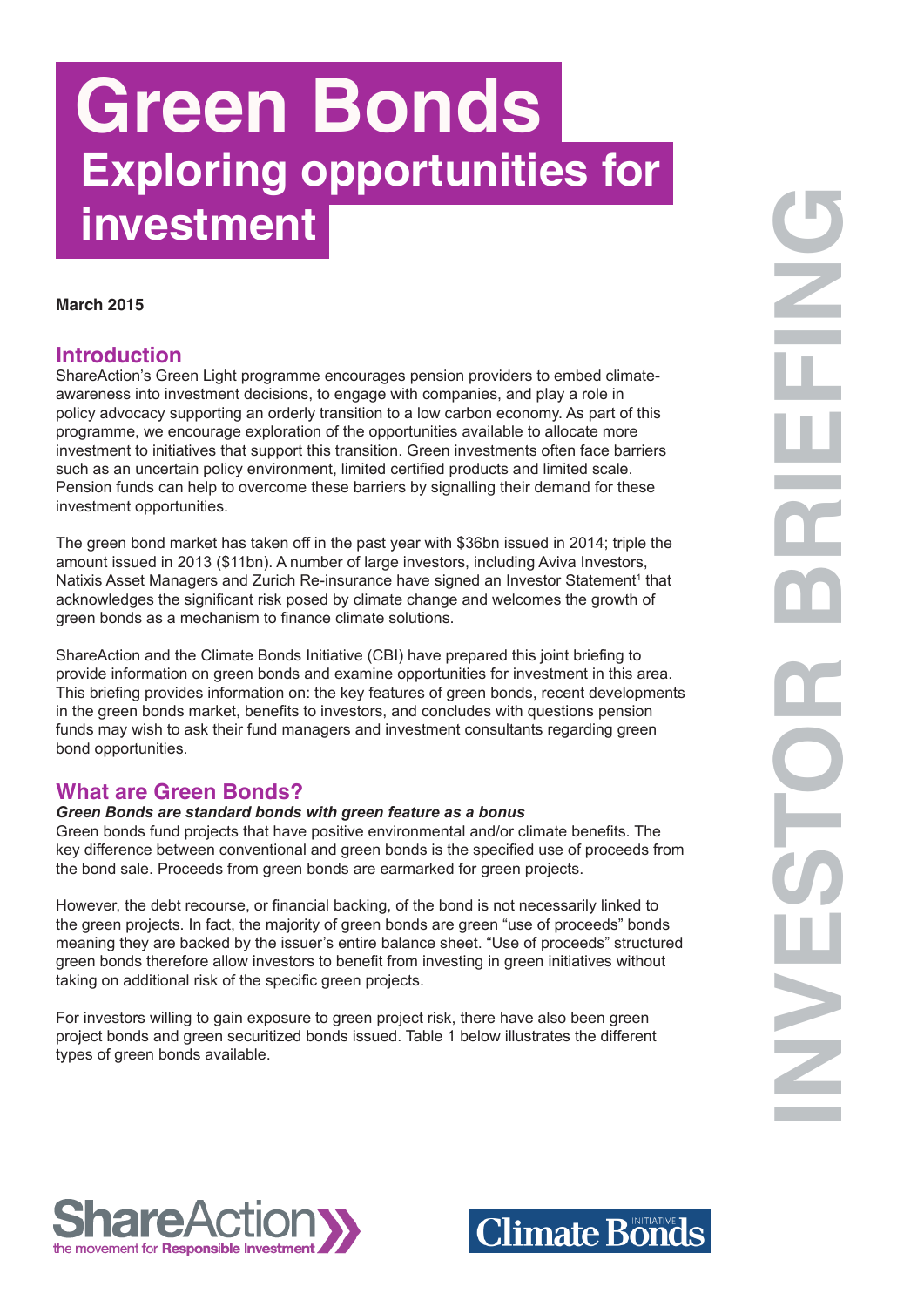#### **Table 1: Types of Green Bonds**

| <b>Type</b>                                       | <b>Proceeds raised</b><br>by bond sale                                                                         | Debt recourse                                                                                                          | <b>Example</b>                                                                                                 |
|---------------------------------------------------|----------------------------------------------------------------------------------------------------------------|------------------------------------------------------------------------------------------------------------------------|----------------------------------------------------------------------------------------------------------------|
| Green "Use of<br>Proceeds" Bond                   | Earmarked for green<br>projects                                                                                | Standard/full recourse<br>to the issuer; therefore<br>same credit rating<br>applies as to the<br>issuer's other bonds  | European Investment<br>Bank (EIB) "Climate<br>Awareness Bond"<br>(backed by EIB)                               |
| Green "Use of<br>Proceeds" Revenue<br><b>Bond</b> | Earmarked for green<br>projects                                                                                | Revenue streams from<br>the issuers though<br>fees, taxes etc. are the<br>collateral for the debt                      | Hawaii State (backed<br>by fees on electricity<br>bills of state utilities)                                    |
| Green Project Bond                                | Ring-fenced for the<br>specific underlying<br>green project(s)                                                 | Recourse is only to the<br>project's assets and<br>balance sheet                                                       | Alta Wind Holdings<br>LLC (backed by the<br>Alta Wind project)                                                 |
| Green Securitized<br><b>Bond</b>                  | Either earmarked for<br>(1) a group of green<br>projects or (2) specific<br>green projects within<br>the group | Recourse is to a group<br>of projects that have<br>been grouped together<br>(i.e. covered bond or<br>other structures) | (1) Northland Power<br>(backed by solar<br>farms) or (2) Solar City<br>(backed by residential<br>solar leases) |

The green "use of proceeds" bond markets has developed around the idea of flat pricing, where the bond price is the same as for ordinary bonds. Prices are flat because the credit profile of green bonds is the same as other vanilla bonds from the same issuer. Therefore green bonds are <u>pari passu</u><sup>2</sup> to vanilla issuances.

#### **Standard bonds vs. green "use of proceeds" bonds**

- Flat pricing of green bonds to conventional bonds
- Same recourse to issuer
- Pari passu applies
- Bonus feature of "green" positive environmental outcomes

#### *Green bonds are funding a variety of green projects*

So far green bonds are funding renewable energy, energy efficiency, low carbon buildings and transport, water, waste management and climate adaptation projects.

Some green bonds, particularly those issued by development banks, fund a mixture of green projects within portfolios. This allows the issuer to be flexible in allocating proceeds to different projects that fit into a range of green criteria. The World Bank, for example, allocates 77% of green project funds to climate mitigation and 23% to climate adaptation. The main project types funded by green bonds are renewable energy, low carbon buildings and increasingly – water.

*Key trends*

- Renewable energy projects, such as wind, solar and hydropower projects have been funded by green bonds issued by GDF Suez, EDF, Verbund and Arise.
- Low carbon buildings, such as buildings that meet energy efficiency standards LEED and BREEAM have been issued by Vasakronan, Development Bank of Japan and Massachusetts Institute of Technology.
- Water and wastewater projects have been a focus of many US Municipal green bonds. District of Columbia, Connecticut, Chicago and Florida have all issued green bonds for water projects.

#### *Best practice guidelines and growing need for universal definitions of 'green'*

In January 2014, voluntary best practice guidelines called the "Green Bond Principles" were established by a consortium of investment banks. Ongoing monitoring and development of the guidelines has since moved to an independent secretariat hosted by the International Capital Market Association (ICMA). These principles highlight the importance of tracking proceeds, allocating funds to eligible projects and providing periodic reports on use of proceeds.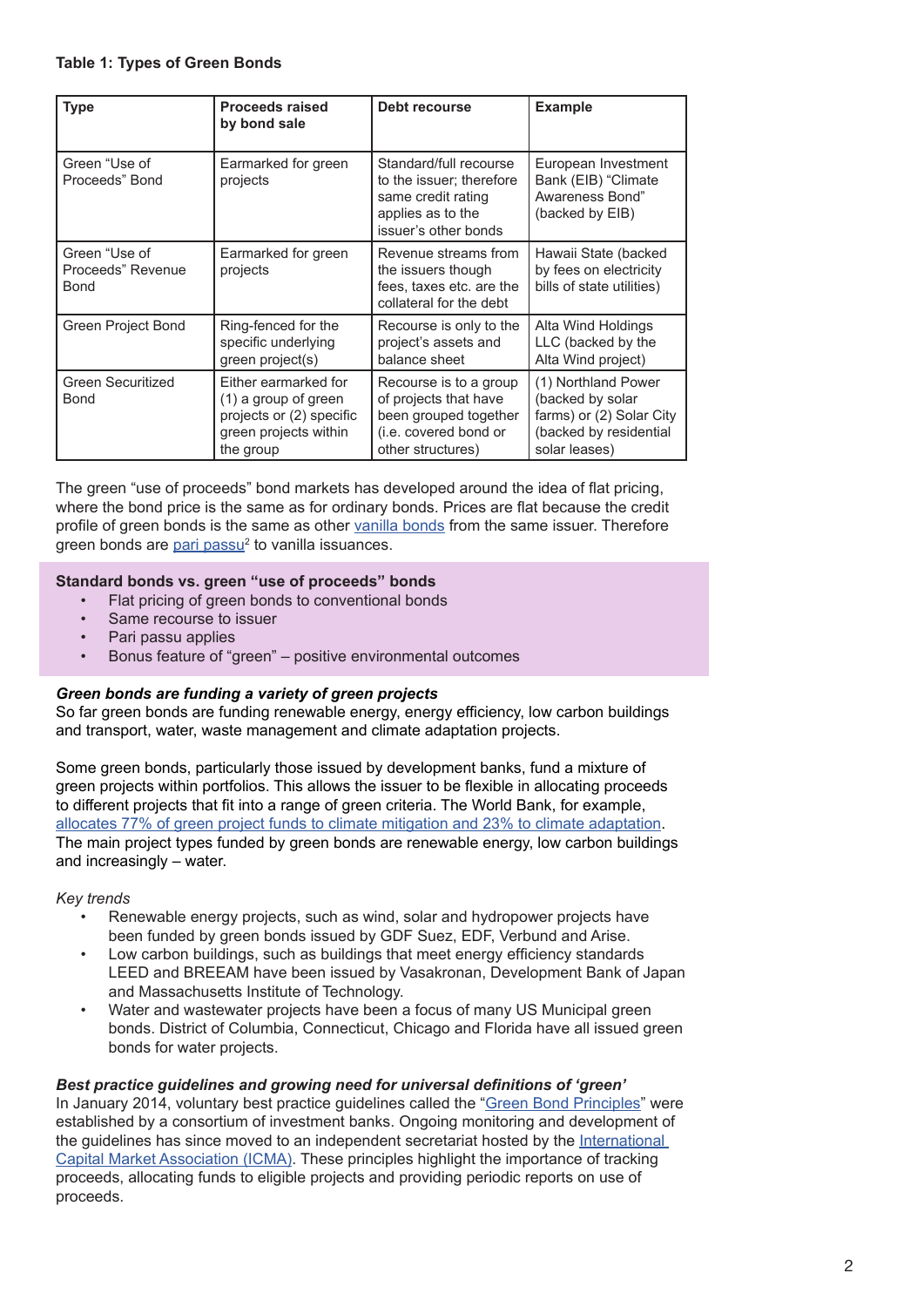Broad green project and asset categories suggested by the principles include:

- Renewable energy
- Energy efficiency (including efficient buildings)
- Sustainable waste management
- Sustainable land use (including sustainable forestry and agriculture)
- Biodiversity conservation
- Clean transportation
- Clean water and/or drinking water

The Green Bond Principles do not provide definitions of "green" projects. Green definitions are left to the issuer to determine.

World Bank and International Finance Corporation (IFC) have their own definitions of green projects. The Climate Bonds Initiative (CBI) is also helping to fill this gap by providing green standards that are sector specific, developed by scientists and industry experts, and available to the public on the Climate Bond Initiative website. So far, CBI has launched standards for solar energy, wind energy, low-carbon buildings and 'bus rapid transit'.

# **The Investment Case for Green Bonds**

Investors are increasingly focused on integrating Environment, Social and Governance (ESG) factors into their investment processes. Investors managing \$45trn3 have publicly declared climate and responsible investment commitments, including being a signatory of the PRI. Green bonds can help meet these investors' ESG objectives.

Investors in green bonds benefit from:

- Funding green projects without taking on additional risk, making green bonds relatively easy to place within pension funds' existing asset allocations;
- Greater transparency into a bond's use of proceeds;
- Meeting commitments as signatories of **PRI<sup>4</sup>** and **IIGCC**<sup>5</sup>;
- Reporting on climate impact of fixed income investments to asset owners;
- Highlighting green assets/business.

## *A wide range of investors are buying green bonds*

The majority of green bonds have so far been oversubscribed due to the huge demand from a wide variety of investors. Some examples include:

- Mainstream Institutional investors: Aviva, BlackRock and State Street.
- Pension funds: Swedish national pension funds AP2 and AP4, the Dutch pension provider APG, the California State Teachers' Retirement System and the UN's Joint Staff Pension Fund.
- Insurance companies: Zurich Insurance, SEB Trygg Liv and QBE Insurance Group.
- ESG / RI specialist investors: Natixis, Mirova and ACTIAM.
- Corporate Treasury: Barclays and Apple.
- Sovereign and municipal governments: Central Bank of Peru and California State Treasurer.
- Retail investors: World Bank issuances for retail investors through Merrill Lynch Wealth Managers and Morgan Stanley Wealth Managers.

# **Risk to Green Bonds**

One non-financial risk for investors in green bonds is that proceeds from the bond sale may not be directed to genuinely green projects or assets. This can be split into two problem areas: how the proceeds being managed are then allocated to projects; and how green the designated projects are. Issuers can mitigate these concerns by commissioning an independent second opinion that comments on both the management of proceeds and the green credentials of the projects or assets. The major second opinion providers are a mixture of ESG research houses and scientific standards groups including: CICERO – Center for International Climate and Environmental Research – Oslo, Vigeo Rating, DNV GL, Oekom Research, KPMG, Sustainalytics and Trucost.

## *Liquidity*

The secondary market for green bonds is thin, mainly because green bond investors tend to be buy-and-hold investors, but this is changing as the market continues to grow and mature.

*We expect to invest in more green bonds as an instrument to meet the global need for investments in sustainable energy and increased energy efficiency.*

**"**

**99**<br><sup>0,</sup>

- Peter Damgaard Jensen, Managing Director at Danish Pensions Administrator, PKA6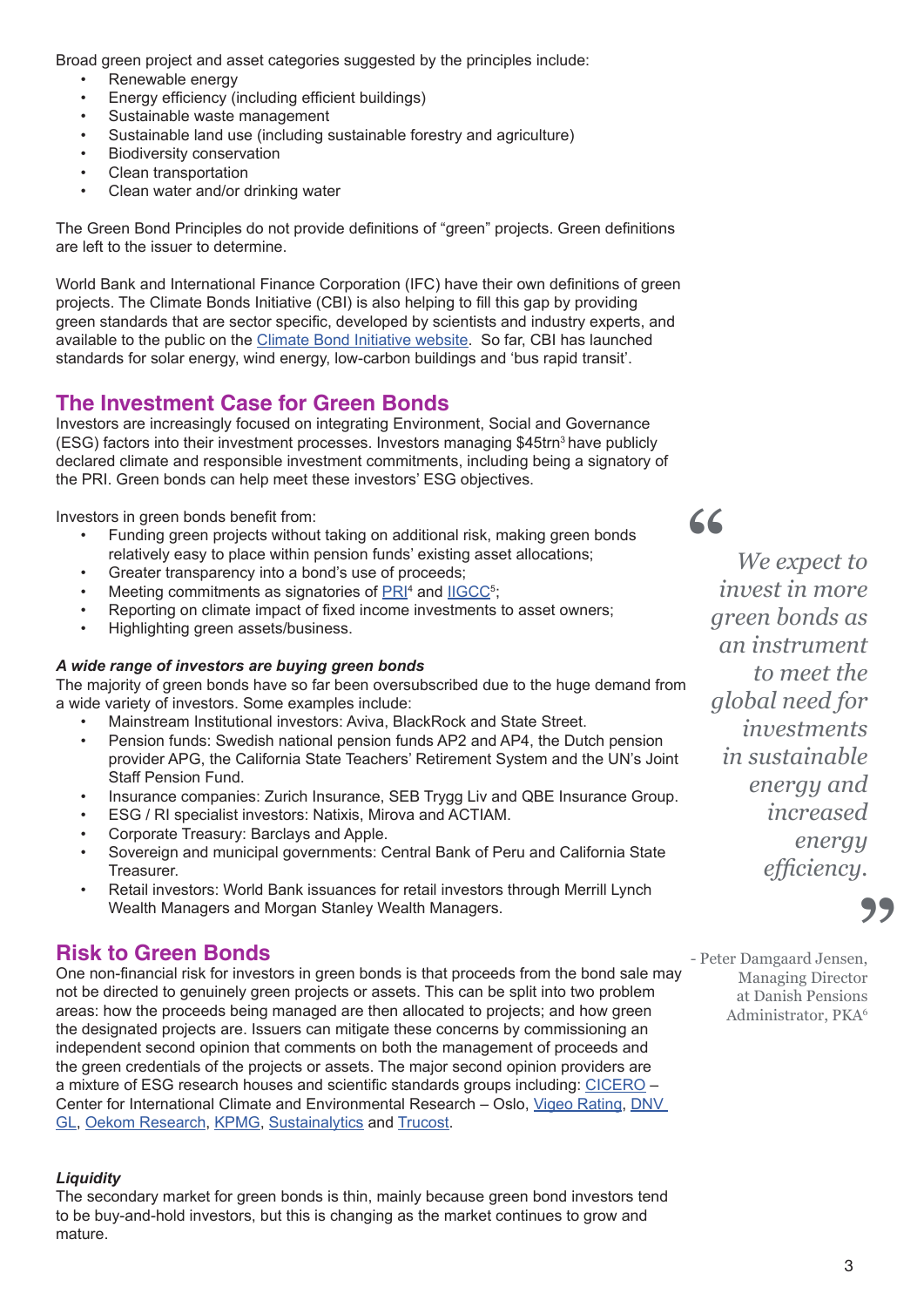## *Additional costs for issuers*

Green bonds have some additional transaction costs because issuers must track, monitor and report on use of proceeds. However, many issuers, especially repeat green bond issuers, have not been passing on this cost into the pricing of green bonds because the expense is offset by benefits such as:

- Highlighting their green assets/business
- Providing a positive marketing story
- Diversifying their investor base (as they can now attract ESG/RI specialist investors)
- Improving internal collaboration of teams across different departments, such as sustainability, finance and operations

Explosive growth in green bonds market

## **Recent Market Developments**



In 2007, the green bond market kicked off with an AAA investment grade issuance from the European Investment Bank (EIB) and the following year from the World Bank. In March 2013, the wider bond market started to react after the first \$1bn green bond, issued by IFC, sold within an hour of issue. In November 2013, there was a turning point in the market as the first corporate green bonds were issued by EDF, Bank of America and Vasakronan. This pushed the market size to \$11bn. Between 2012 and 2013, the market grew by 350%. Corporate issuance continued to flow in 2014 with the largest to date from GDF Suez at EUR2.5bn (\$3.44bn) in March 2014. Also in March 2014, Unilever issued the first Sterling green bond quickly followed by EIB who launched their Sterling Climate Bond a week later.

#### **Table 2: Top 10 Green Bond issuers by Amount Issued**

| <b>ISSUERS</b>                                        | <b>TOTAL ISSUED (\$)</b> |  |  |
|-------------------------------------------------------|--------------------------|--|--|
| European Investment Bank                              | 9,601,611,446            |  |  |
| International Bank for Reconstruction and Development | 6,629,205,766            |  |  |
| <b>KFW</b>                                            | 3,535,200,000            |  |  |
| <b>GDF Suez</b>                                       | 3,439,250,000            |  |  |
| International Finance Corporation                     | 3,397,392,824            |  |  |
| Électricité de France (EDF)                           | 1,901,060,000            |  |  |
| Toyota                                                | 1,750,000,000            |  |  |
| Île-de-France                                         | 1,295,215,000            |  |  |
| Agence Française de Développement                     | 1,292,700,000            |  |  |
| African Development Bank                              | 1,172,315,160            |  |  |

*\*As of 27th November 2014*

By the end of 2014, the green bond market had grown to \$36.6bn.

#### *Indices*

Green bond indices have been launched in anticipation of continued market growth by S&P Dow Jones, Barclays and MSCI, Bank of America Merrill Lynch and Solactive. Barclays and MSCI took extra steps with their green bond index by adding environmental inclusion criteria.

*By issuing our first Green Sustainability Bond, our intention is to invite investors to support our vision for sustainable growth, while investing in the Unilever credit.*

**"**



- Jean Marc Huet **"** Unilever's Chief Financial Officer7

#### 4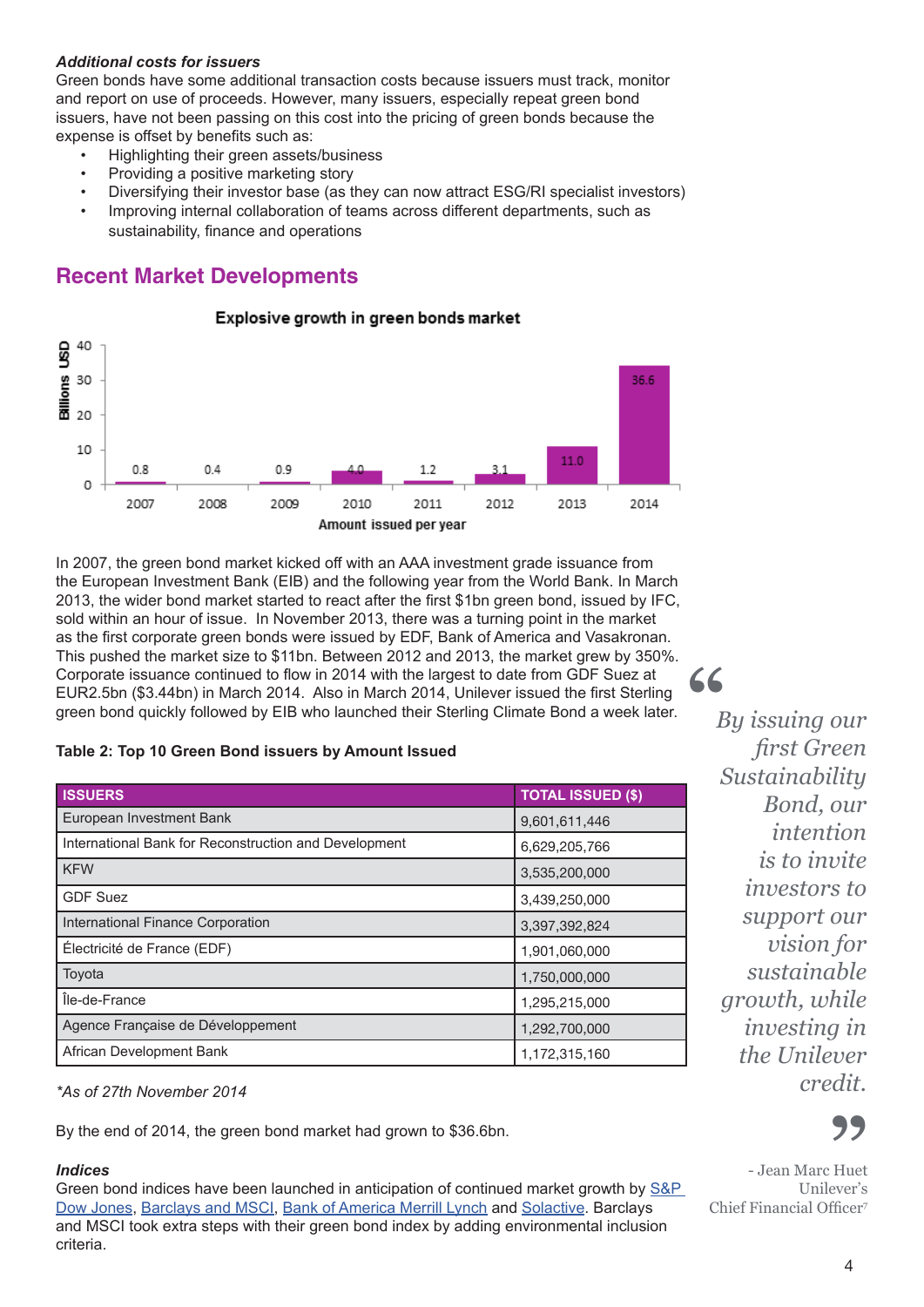#### *Issuers*

In terms of types of issuer, there is a growing trend for municipal and local government to issue green bonds. In Q3 2014, the state of California issued its first green bond. Massachusetts, Province of Ontario, New York, City of Johannesburg and City of Gothenburg have already begun issuing green bonds.

### *Ratings*

High yield green bonds are starting to be developed. Renewable energy companies NRG Yield and Abengoa Greenfield successfully issued the first high yield green bonds in 2014. We expect to see more issuances from companies with diverse credit stories as the market develops.

## **Recommendations for Pension Funds**

Pension funds should signal to fund managers and consultants their interest in reducing climate risk in their portfolios and gaining more exposure to green investments. Without these explicit signals, most fund managers and consultants will fail to provide clients with information about opportunities in this asset class.

Questions for pension funds to ask fund managers and investment consultants:

- Are you investing in green bonds as a firm and are there any in our portfolio?
- Do you have or know of any products or funds where I can obtain exposure to green bonds?
- What kind of reporting will be available on the environmental impacts/outcomes of investment in green bonds?

Learn more about green bonds in the Climate Bonds Initiative state of the market report at: http://www.climatebonds.net/resources/publications/bonds-climate-change-2014

Learn more about ShareAction's Green Light Project which aims to assist pension funds by providing guidance on the financial implications of climate change and the associated risks and opportunities. http://www.shareaction.org/greenlightreport

"The market is at a critical juncture, and it is important that certain standards and certain definitions are maintained… there's definitely a risk that the green bond label is being misused"

#### **Manuel Lewin Head of Responsible Investment at Zurich Insurance Group8**

"Landmark green issuances from triple-A issuers such as the World Bank further enhance the appeal of the green bond market, promoting investment in sustainable projects that mitigate the effects of climate change at commercially appealing returns"

> **Alex von zur Muehlen Group Treasurer of Deutsche Bank9**